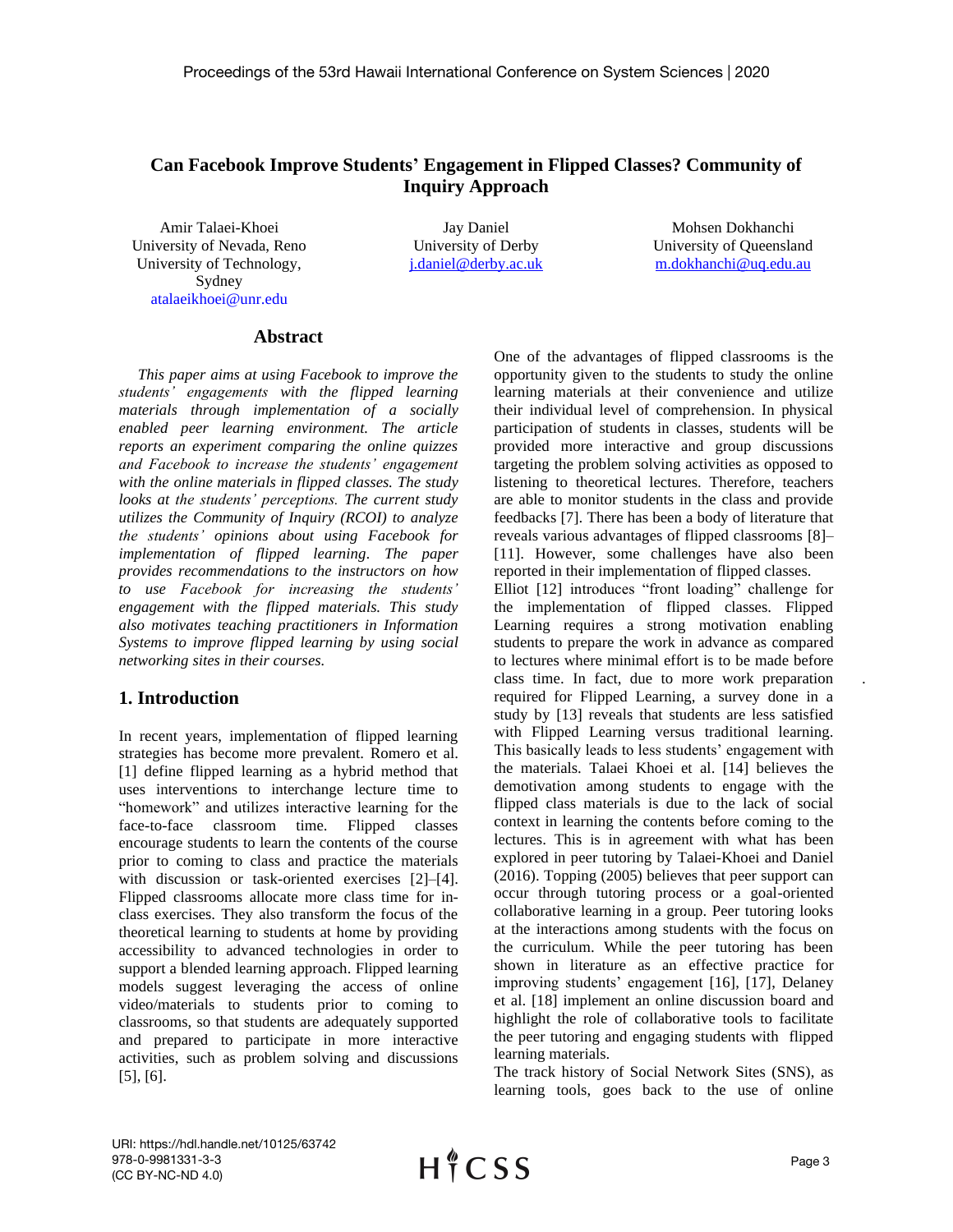discussion boards that organize online community conversations along a thread of content or learning objectives [19]. Although discussion boards are powerful tools to handle content-related interactions, they lack a comprehensive social engagement and non-pedagogical relationships among students that required for an effective peer tutoring environment [20]. Social engagement among learners can be boosted by social media sites such as Facebook [14], [21]. There are two main reasons for that. First, Facebook has been proven as a successful platform in terms of user engagement [22], [23]. Second, students prefer Facebook for both socialize and facilitating peer learning. In a large-scale study [24], 91% of undergraduate students claimed that they hold and use a Facebook account. Among these, 54% of students utilize Facebook for their learning. Talaei Khoei et al. [14] state that students prefer Facebook over discussion boards in the learning management systems because of the rigid structure of the discussion boards and also social connections that Facebook provides.

The role of Facebook in facilitating peer learning practices to improve the students learning has been highlighted in the literature [4], [25]. While Li et al. (2013) in an experimental setting indicate that students' engagement with flipped materials using Facebook is higher compared to traditional learning, a deep understanding the underlying relationship between using social networking sites like Facebook for flipped classes and the students' engagement has not been addressed from the students' perspective.

The current study looks at the implementation of Facebook to engage students with the flipped activities and accordingly to improve their learning outcomes. For this to happen, the present research studies the students' perception on the use of Facebook in flipped classes. This article is an attempt to address the following research question (RQ):

• RQ: From the students' perception, how should instructors implement Facebook in flipped classes?

This study understands the value that Facebook creates to the students' learning in flipped classes. The current work also benefits teaching professionals with what students suggest for the design of the flipped classrooms to successfully engage them with the materials prior the class.

The rest of this article organized in the following way: Section 2 defines the students' engagement and presents the analytical framework used in this study. Section 3 presents the research methods. Section 4 demonstrates the results. Finally section [0](#page-4-0) summaries the paper and discusses the implications of the work

as well as its limitations. The section also points out the limitation of this article opening to future avenues of research.

# **2. Students' Engagement: Community of Inquiry (COI)**

Astin [26] defines student engagement as "the amount of physical and psychological energy that the student devotes to the academic experience". Marks [22] highlights the concept of involvement by explaining that student's engagement as a behavioral participation is directly related to the quality of learning experience. Following this outcome , Garrison, Anderson, & Archer (2000) suggest the three presences namely cognitive, social and teaching in Community of Inquiry (COI) as overlapping and interacting processes related to the quality of learning experience that determine the students' engagement with online education. *Cognitive presence* refers to the extent that learners construct meaningful interest from the environment. *Social presence* refers to the ability of learners to project their personal characteristics into the learning community*. Teaching presence* is defined as the design, facilitation, and direction that the instructor should provide [29].

The current study has adopted the COI definitions for successful students' engagement with learning interventions including cognitive, social, teaching and learning presences. COI has been referenced as the analytical framework in this study.

# **3. Method**

# **3.1 Context**

The students in a second-year undergraduate course in Bachelor of Information Systems were invited to participate in the study. Only 11 students did not participate, which remained the experiment with 284 students (range  $19 - 37$  years; Mean = 22.1; SD = 2.3 ; 154 males).

The topic of the course was enterprise resource planning (ERP) from management perspective, but with some technical flavor such as introducing the technologies that can be used in ERPs. The course did not involve any hands on experience by students but focused more on managing an ERP system in an organization. For twelve weeks, the course had ninety minutes of lectures, ninety minutes of tutorial/workshop sessions weekly. The lectures were given by the course coordinator and the tutorials/workshops in classes of 24 students were managed by teacher assistants.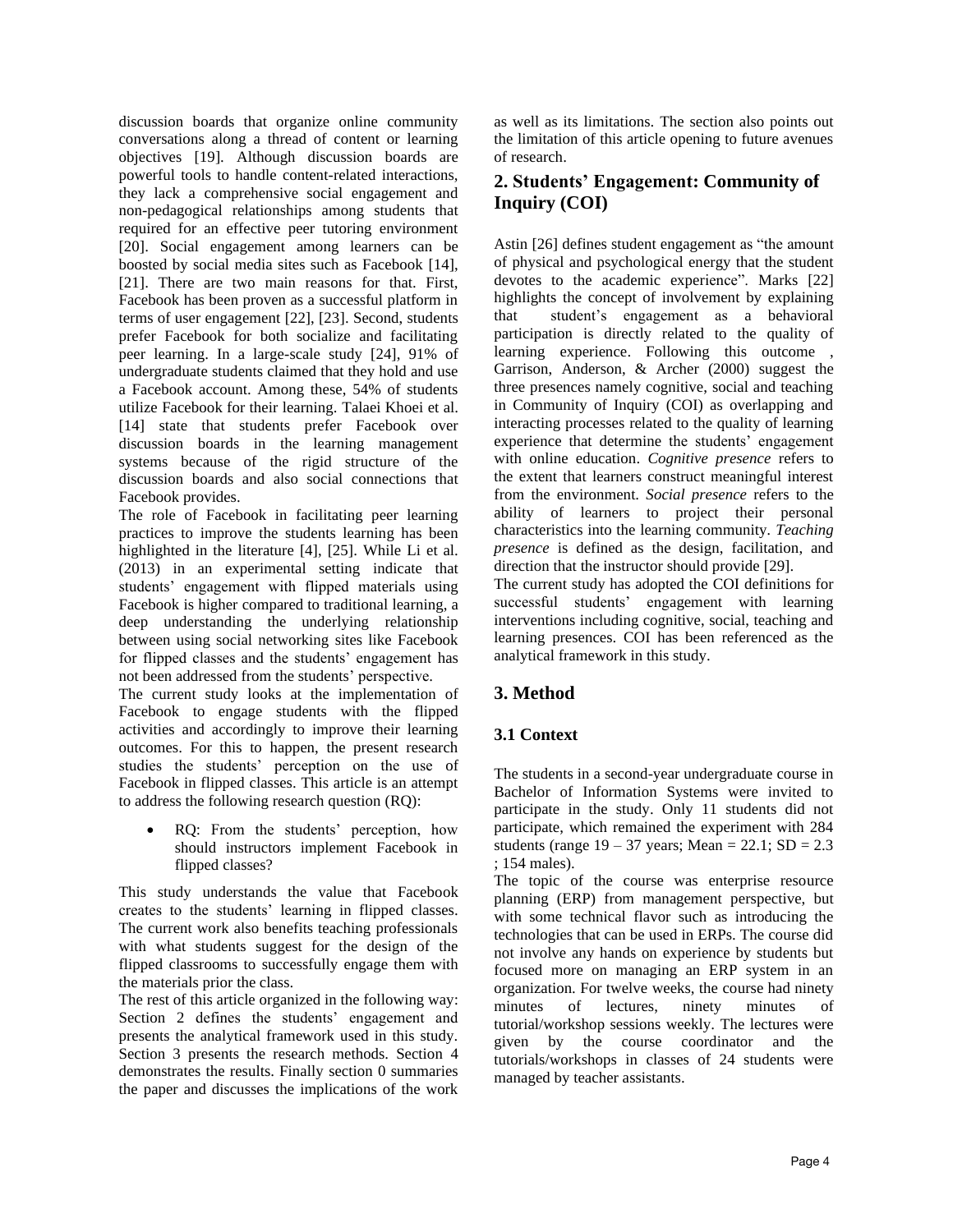#### **3.2 Design**

The course offered four flipped classes; two at the earlier stage of the semester and two at the later stage. In all these four classes, the lecture materials were provided to students on the online learning management systems to study prior to the class. Some extra videos were also provided. In the first flipped class in week 3 and the fourth flipped class in week 10, the students were asked to participate in an online voluntary quiz that included five discussion questions about the topic. In the second flipped class in week 5 and the third experiment in week 8, students were asked to voluntary discuss five discussion questions on the Facebook group of the course. Then, in all these four flipped classes in weeks 3, 5, 8 and 10, the students when physically were participating in the class were given five similar but not the same questions about the topic of the week in hardcopy.

Following Facebook intervention (i.e. weeks 5 and 8), students were given a questionnaire that included three open ended questions asking the students' opinion about the advantages, disadvantages of using Facebook and if they have any recommendations. The questionnaires in weeks 5 and 8 were identical, which enabled us to compare the results for the sake of reliability and to see if students' opinion can be changed by getting more experiences about the intervention.

### **3.3 Qualitative Analysis of Students' Perception**

The qualitative analysis aiming at coding the relevant categories of sentences has two steps; (1) Automated Detection of Categories, and (2) Manual Refinement of Results. The approach taken in this study to code the categories is similar to what was used in (Deng et al., 2016), however we used a different software package.

Step 1: Automated Detection of Categories of Sentences: The analysis of interviews was conducted using Alceste software ("Alceste software," 1986). First, Alceste identified contextual units - equivalent to sentences, in the transcripts. Then, the software computed the data matrix including the words that recognized by the Alceste already-implemented ontology. The data matrix showed what words were present in each sentence. The words repeated less than four times were excluded ("Alceste software," 1986). The final part of step 1 was to generate categories of sentences. Alceste uses Divisive Hierarchical Clustering (DHC) algorithm (Merten et al., 2012). This algorithm attempts to maximize the significant difference of each two categories by iteratively trying different sentences in different categories. The significant difference presented by X2 was calculated in Alceste using the Chi Square Test. Only the categories that have  $(X2 > 10.8$ , significant at the 0.1% level) were included. The percentage of contextual units classified in the interviews was 67.1%, which means that 67.1% of the answers were somehow related to common topics. This was a good result for qualitative responses [30].

Step 2: Manual Refinement of Results: This step included human intervention to refine the automated generated categories. First, authors merged the categories into one category if their sentences were similar. Then, they split the categories if their sentences were different. The relevant categories were grouped to make up a hierarchical structure including categories and sub-categories. This was iteratively repeated till no changes were desired.

### **4. Results**

#### **4.1 Cognitive Presence**

Our study shows (See [Figure 1\)](#page-3-0) that students value the use of Facebook as a motivational environment that promotes brainstorming to help their cognitive engagement with the flipped learning materials. The students believed that motivation was built through a competitive environment that was facilitated by the constant Facebook updates. These updates despite the discussion boards of the online learning management system were pushed to the students when they do not even intend to check the course. However, it was also noticed that the students on week 8 did not see Facebook anymore as a competitive environment. The students indicated that although Facebook can promote brainstorming to improve their engagement with the flipped materials through diversity of perspectives and resources, it needs the posts to be open-ended and reflecting the real scenarios. They also pointed out that providing reply function for the students' comments would help to facilitate their engagement with the discussions.

#### **4.2 Social Presence**

Our findings demonstrate (see [Figure 2\)](#page-3-1) that the students could develop sense of community, which helped them engaging with the online materials. The students could feel that they are the member of this online community and their contribution not only influences the group but also is rewarded. They also share the feeling of participation in responding to the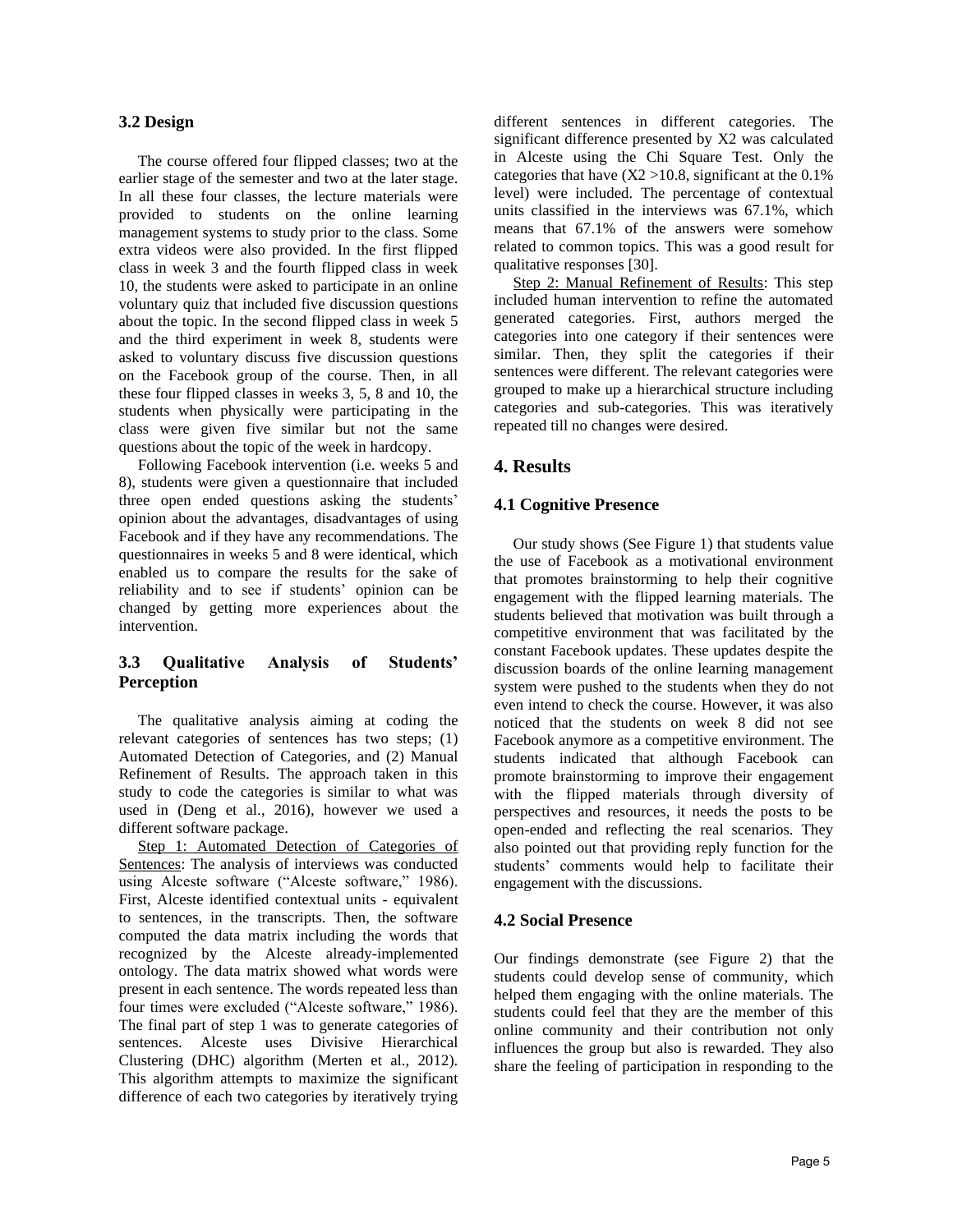posts. All these could empower the sense of community among students.

and group interactions to solve real case problems can contribute in their engagement.

The students value the collaborative nature of the Facebook group and believed that conflicting debates





<span id="page-3-0"></span>Although some students showed their concern about privacy issues by using Facebook, it was observed that this concern was not disturbing them in the second attempt on week 8. The students also believed

that the non-pedagogical interactions occurred during the Facebook conversations created a desirable social context, which helped students to engage.



**Figure 2 : Students' Perception: Social Presence**

### <span id="page-3-1"></span>**4.3. Teaching Presence**

Our findings show (see [Figure 3\)](#page-4-1) that the teaching practices to deploy Facebook for engaging students with the flipped materials require instructors'

attention to the amount of the content and providing real scenarios. It was also revealed that the clear communication with students about the details of the activity has a significant role in engaging students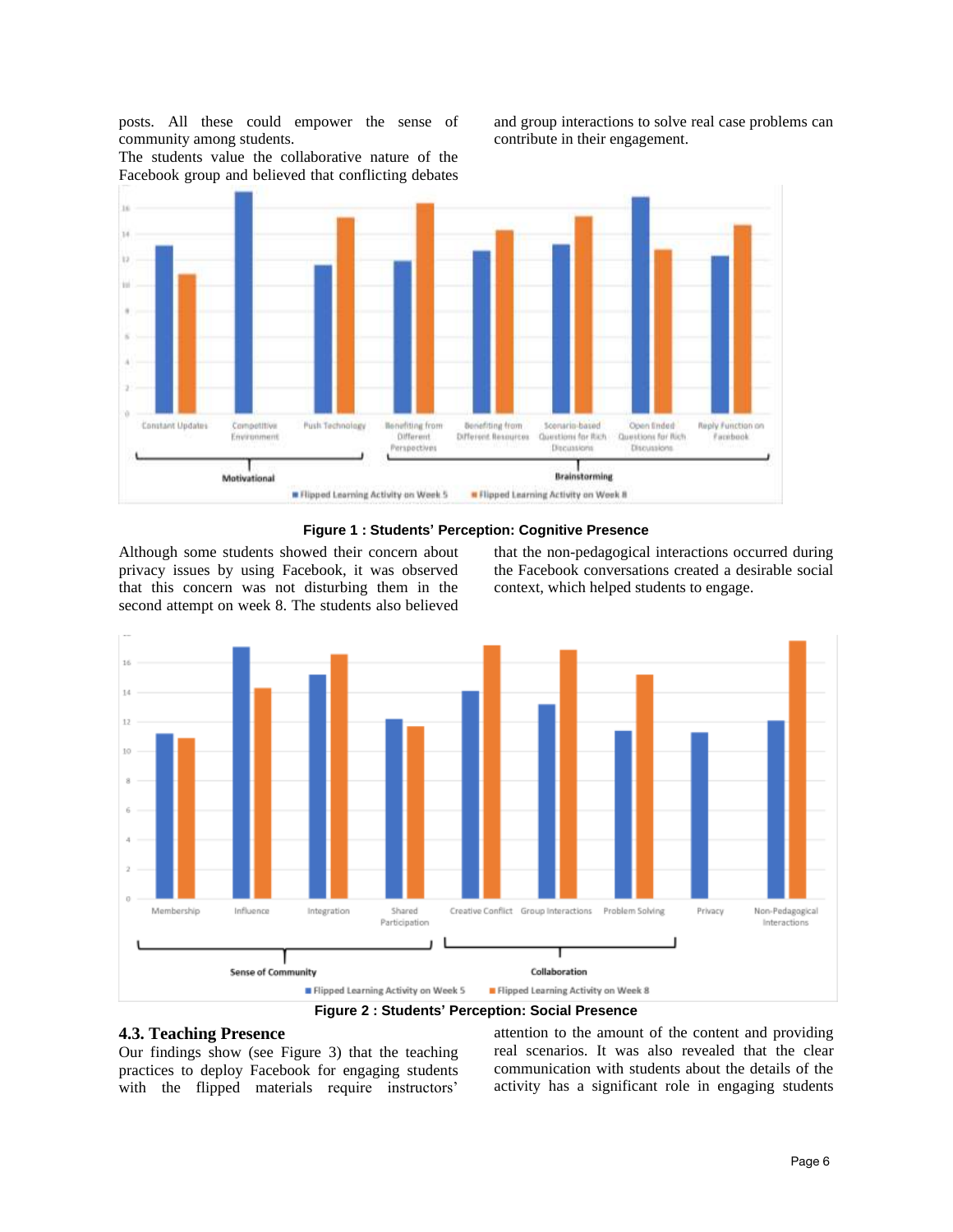with the flipped materials. The students believed that the instructor should response to their discussions and clarifies the correct answer quickly. It was found that the students prefer to see the instructor involved as a participant in the Facebook group. It was noted that although clear communication was pointed out in the first round, once the students experienced the intervention and realized the objectives, they did not raise any concern about this issue in the second round.



**Figure 3 : Students' Perception: Teaching Presence**

# <span id="page-4-1"></span><span id="page-4-0"></span>**5. Conclusion, Discussion and Future Work**

In this research, an experiment has been reported on 284 second year Information System students for an ERP undergraduate course. The experiment was a longitudinal study in four flipped classes on weeks 3, 5, 8 and 10. In these four classes, the students were given the materials prior to the class on the learning management system. While the first and the last class required students to participate in online quizzes including five discussion questions in advance to the physical presence in the class, the second and the third classes needed the students to participate in the five discussion posts put by the course coordinator on the Facebook group. In what follows, the findings of this experiment will be discussed.

## **5.1. Implications: Recommendations to Instructors for Implementation of Facebook in Flipped Classes**

In response to the research question, the students in week 5 and 8, who were asked to discuss the questions on Facebook, were also given questionnaires to express their perceptions about the Facebook intervention. The questionnaires in both weeks were identical to see if the students' opinions

have been changed over experiencing the intervention. The results are summarized in [Figure 4](#page-5-0) from the lens of COI. The students' engagement was investigated and the students' Reponses were analyzed from the lens of Revised Community of Inquiry (COI). Following the work of [7] that measured the students' engagement in flipped classrooms from COI perspective, the current study looks at implementing strategies that include Facebook to improve students' engagement with flipped materials. In the following, the findings of students' perception is discussed and lessons learned from the experiment is presented; See [Figure 4.](#page-5-0)

In terms of cognitive presence, the instructors are recommended to utilize Facebook as a means of motivation and brainstorming. In order to promote Facebook as a motivational tool that can engage students with the flipped materials, the instructors should make sure that the constant updates are provided on the Facebook page which engage students with the materials and encourage them to participate in a competitive learning environment. However, it was observed that the students, after experiencing this intervention once, did not conduct serious competition on Facebook group. The reason behind this should be investigated in future research.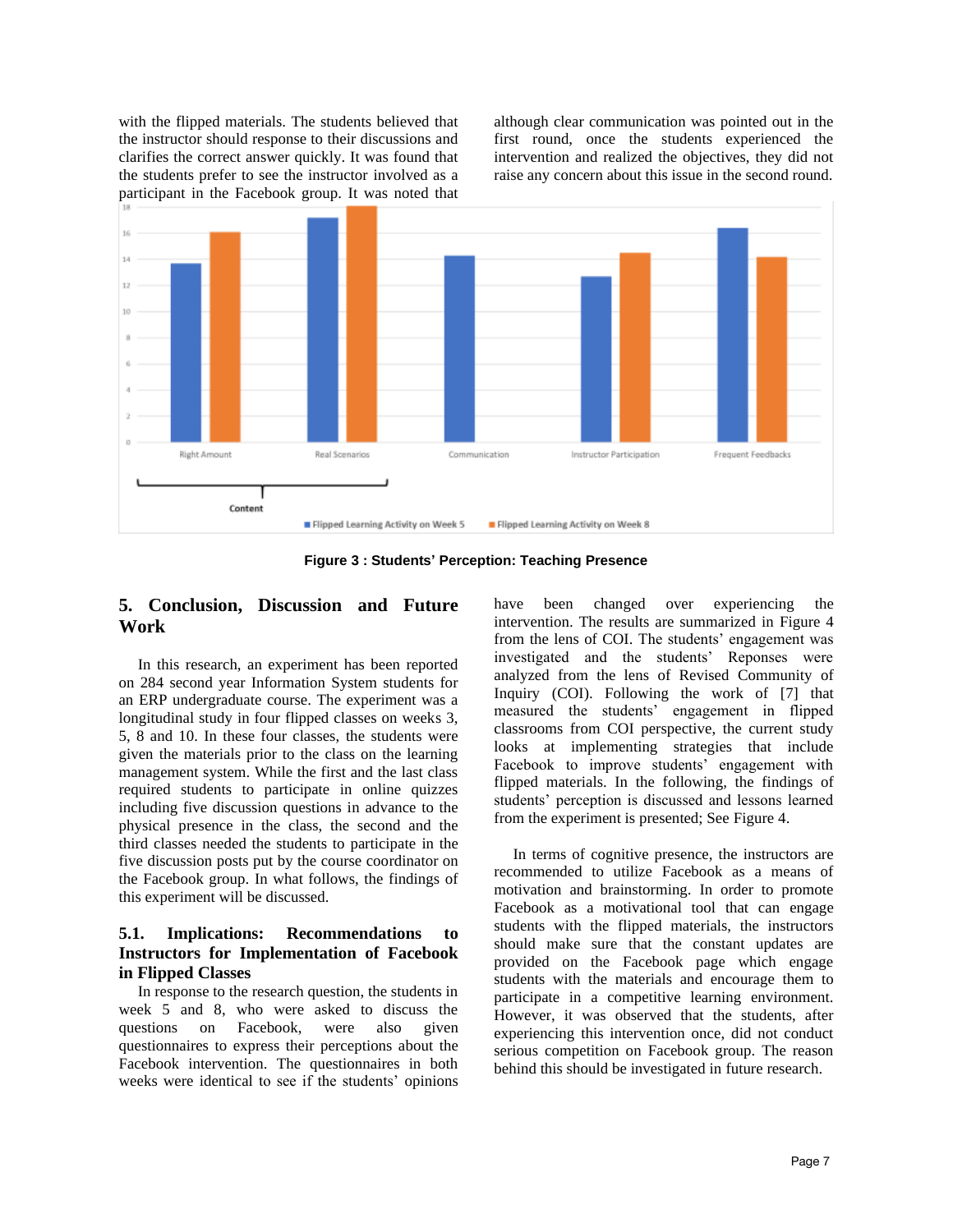One of the limitations of conventional online learning environments such as Blackboard and Moodle in comparison with Facebook is the push technology. The push mechanisms of Facebook indicate a new discussion point to students on their smart phone. This means that the flipped activity that they are undertaking can be more actively at the forefront of their daily life. This constant reminder of discussion points can help students become more involved with their flipped materials to be able to participate in the competitive learning environment and trying to give more comprehensive responses on Facebook page. The down side of this argument is the 24/7 engagement with technology that can have its harmful impacts at all levels of human endeavor.

Using Facebook as a brainstorming tool is recommended. Facebook provides discussions from different perspective and facilitates accessing different resources. These can be put up by students and helps them with the complete comprehension about the flipped topic. However, the instructors are suggested to use real scenarios that provide open ended discussions, otherwise the discussions will be dull and repetitive. From technical perspective, the instructors are recommended to set the reply function of Facebook for the comments that students provide to each posted question. This increases the students' engagement with the discussions and accordingly with the flipped materials.



<span id="page-5-0"></span>**Figure 4 Value of Facebook in increasing the Students' Engagement with Learning Materials in Flipped Classes – COI Analysis**

The social presence relates to the formation of a social reality perspective that can be found in cultivation theory [31], [32]. Cultivation theory in most basic form suggests that social media is responsible for shaping social reality. In this regard, instructors to implement Facebook for flipped classes are recommended to pay attention to the elements of social presence; namely the sense of community created in such Facebook groups, the collaboration conducted, privacy and non-pedagogical interactions. The finding of this study for the sense of community created in the Facebook group is in agreement with the theory of sense of community [33]. Following this

theory, the instructors are recommended to ensure highlighting the students' membership in the class by emphasizing on joining to the Facebook page. The students providing their responses should believe in their influence and impact on the learning process of the class. The instructors are recommended to facilitate this mental process as possible. The instructors are suggested to embedded learning materials and objectives in the responses to the Facebook posts... It is important that the students feel that this is beneficial for them to participate in this activity. This can be demonstrated through better understanding of the topic of the flipped class. The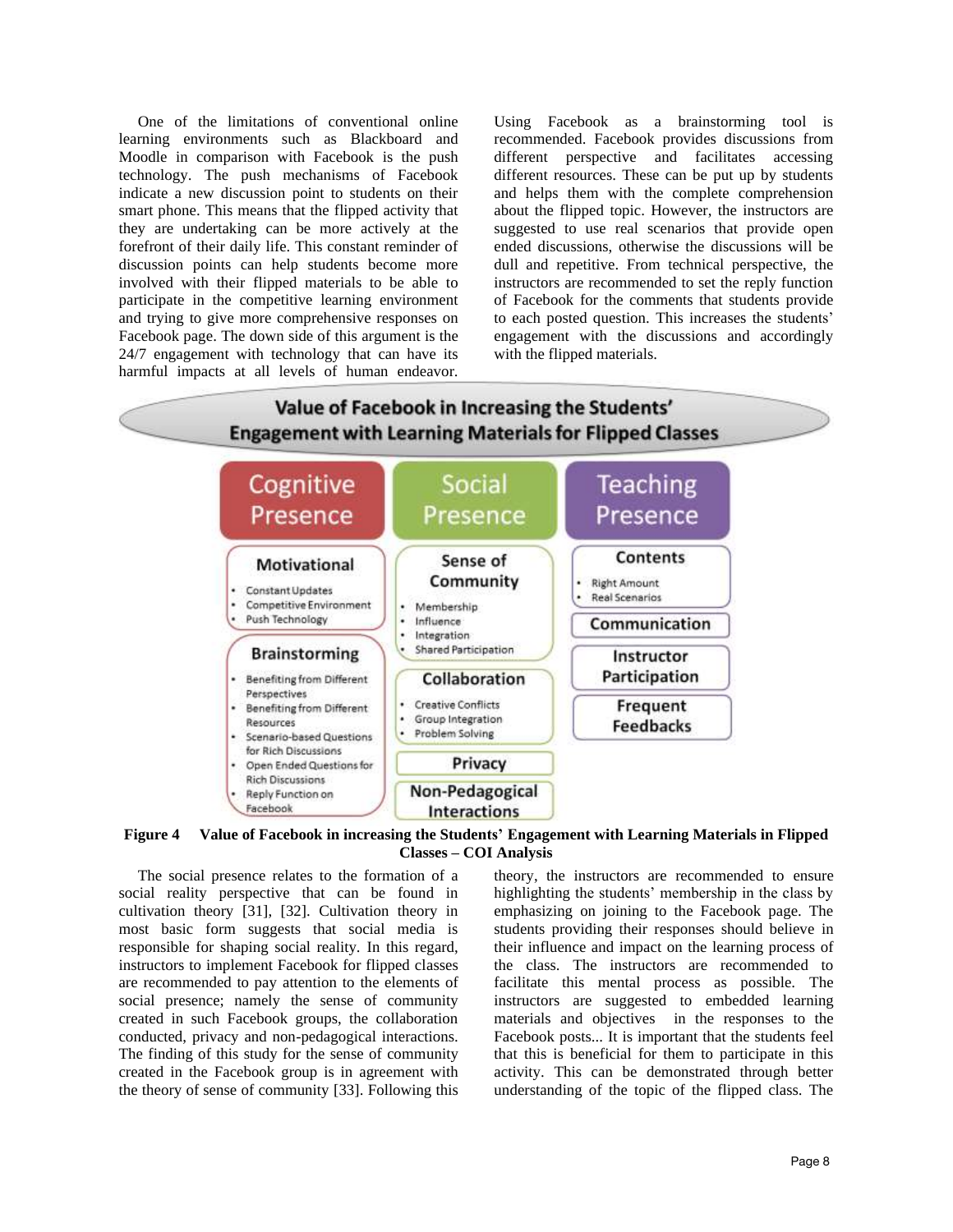instructors should make sure that the students are not only listeners, as this may stop others for contributing. The students should believe that they share the participation in the Facebook page and accordingly in the learning community of the class. That improves their sense of community. The instructors should also facilitate the collaboration of students through creative conflicts and debates, group discussions and asking questions that require students to solve problems rather than theoretical inquires. This acknowledges the collaboration principles in learning environments proposed by Clark (2001). Although the students showed their privacy concern using Facebook for their study duties, it seemed that their concern went away after experiencing the intervention and the benefits of the Facebook page. This process is a known concept and has been discussed [35]. The instructors are recommended to use some nonpedagogical interactions and activities with students over the Facebook page. This empowers the social context that improves the students' engagement. This is in agreement with the findings of Abedin, Daneshgar, & D'Ambra (2011).

In terms of teaching presence, it is recommended that the instructors pay adequate attention to contents that they choose for the Facebook page. Acknowledging the findings of Talaei Khoei and Talaei-Khoei [23], the student engagement occurs along the right amount of learning materials. Instructors should realize that the long-term engagement can only happen where there are many members of the group interacting. If the Facebook group is continuously populated with learning activities, the students find it difficult to find an opportunity to learn from their peers. As a result, the students would only respond to the posts and not discuss the questions with their peers. It is strongly recommended that the learning materials on Facebook should be designed to facilitate the students' engagement with their peers. They should not be overwhelming. It is also recommended that the questions posted on the Facebook page refer to the real scenarios. This would not only increase the interest of the students, but also avoid the risk of abstract discussions. The instructors are also recommended to clearly communicate their expectations from the Facebook page and how it can help students in their understanding of the flipped materials. One of the issues that came up in the experiment was related to the frequent feedbacks. The instructor was waiting a week for the students to put their inputs. However, the students believed that this made an uncertain learning environment and they needed the instructors' feedbacks more frequently and in a timely fashion.

### **5.2. Limitations and Future Work**

The major limitation of this study is related to COI as the lens of analysis. Shea & Bidjerano (2010) critiques that COI does not include learners' presence and amend this framework to Revised Community of Inquiry (RCOI) [37], [38]. In RCOI, learner's presence is defined as the learning elements that engage students in the environment. Talaei-Khoei et al. [33] looks at the students' learning experience when using Facebook in Flipped classes. This opens avenues of research to include such perspectives into the current work. Another limitation is the social complexity involved in the experiments. This makes it almost impossible to conduct complete cross analysis. A further limitation related to this study is that the experiments did not allow finely tuned analysis of individual differences in the outcomes of the study. Nakayama et al. (2015) believe that one consideration in the use of social media for flipped learning is that the personality differences of students impact their frequency of use of Social Network Sites. Thus, a new variable that affects the flipped learning strategy is introduces which has not been taken into the scope of the current work. Given the importance of individual differences on outcomes, further research should examine the relationship between antecedents such as gender, parental education level, etc. on student engagement with the flipped learning materials. This can serve as a future study.

### **10. References**

- [1] M. del Carmen Romero, O. Buzón-García, and J. Touron, "The flipped learning model in online based education for secondary teachers," J. Technol. Sci. Educ., vol. 9, no. 2, pp. 109– 121, 2019.
- [2] K.-H. Li, S.-J. Lou, K.-H. Tseng, and H.-C. Huang, "A preliminary study on the Facebookbased learning platform integrated with blended learning model and flip learning for online and classroom learning," in Advances in Web-Based Learning–ICWL 2013, Springer, 2013, pp. 172–183.
- [3] M. Bond, "Flipped learning and parent engagement in secondary schools: A South Australian case study," Br. J. Educ. Technol., 2019.
- [4] T. Talaei Khoei and A. Talaei-Khoei, "Peer Learning in the Class or on Facebook? A Correlational Experiment on Learning Outcomes," AMCIS 2015 Proc., Jun. 2015.
- [5] R. S. Davies, D. L. Dean, and N. Ball, "Flipping the classroom and instructional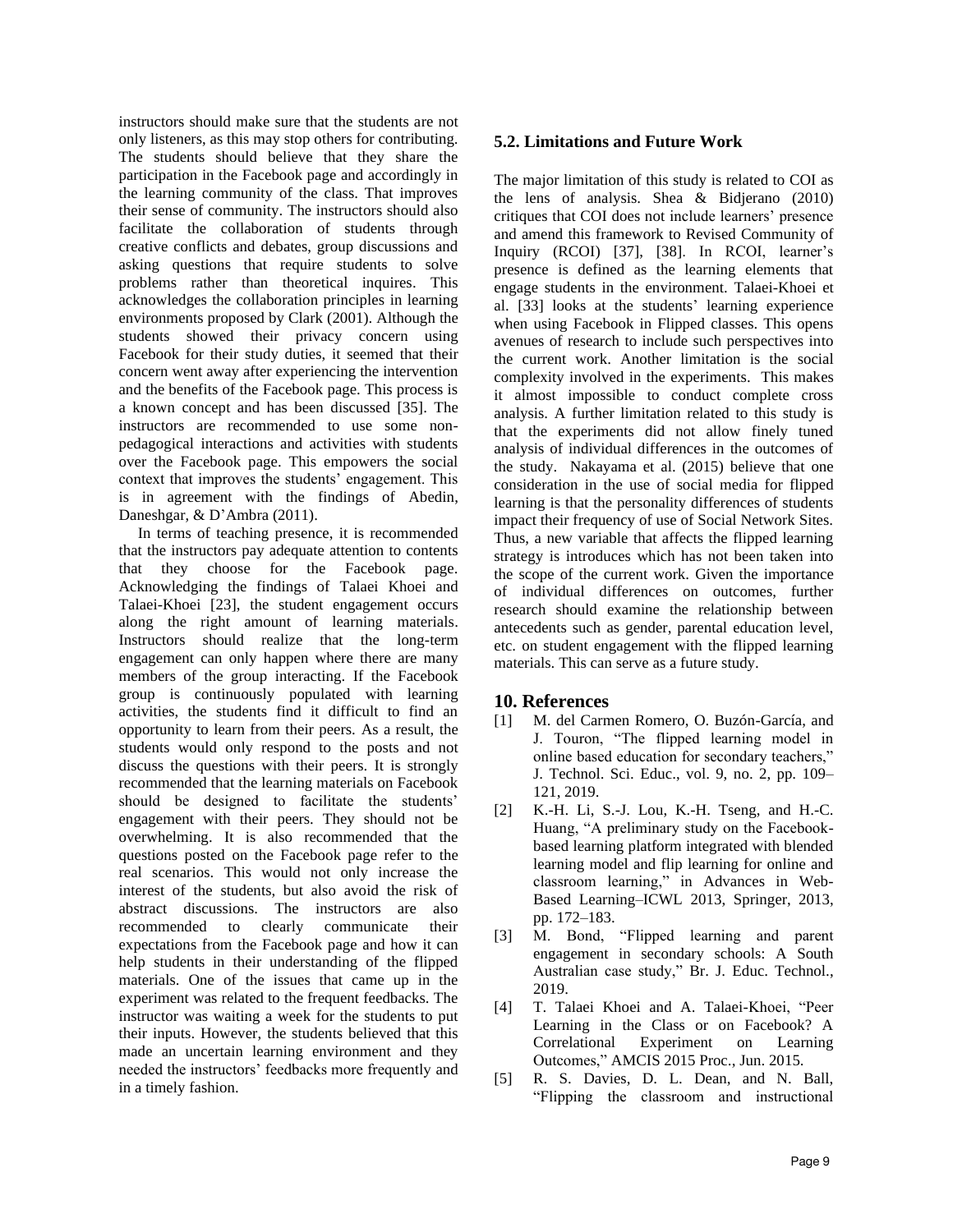technology integration in a college-level information systems spreadsheet course," Educ. Technol. Res. Dev., vol. 61, no. 4, pp. 563–580, 2013.

- [6] G.-J. Hwang and P.-Y. Chen, "Effects of a collective problem-solving promotion-based flipped classroom on students' learning performances and interactive patterns," Interact. Learn. Environ., pp. 1–16, 2019.
- [7] M. K. Kim, S. M. Kim, O. Khera, and J. Getman, "The experience of three flipped classrooms in an urban university: an exploration of design principles," Internet High. Educ., vol. 22, pp. 37–50, 2014.
- [8] A. Karabulut‐Ilgu, N. Jaramillo Cherrez, and C. T. Jahren, "A systematic review of research on the flipped learning method in engineering education," Br. J. Educ. Technol., vol. 49, no. 3, pp. 398–411, 2018.
- [9] R. Brewer and S. Movahedazarhouligh, "Successful stories and conflicts: A literature review on the effectiveness of flipped learning in higher education," J. Comput. Assist. Learn., vol. 34, no. 4, pp. 409–416, 2018.
- [10] Y. Shi, S. Wang, Y. Ma, J. MacLeod, and H. H. Yang, "College Students' Learning Outcomes in Flipped Classroom Instruction: A Literature Review," in 2018 International Symposium on Educational Technology (ISET), 2018, pp. 78– 81.
- [11] G. Akçayır and M. Akçayır, "The flipped classroom: A review of its advantages and challenges," Comput. Educ., vol. 126, pp. 334– 345, 2018.
- [12] R. Elliott, "Do students like the flipped classroom? An investigation of student reaction to a flipped undergraduate IT course," in Frontiers in Education Conference (FIE), 2014 IEEE, 2014, pp. 1–7.
- [13] J. DeSantis, R. Van cuRen, J. Putsch, and J. MetzgeR, "Do students learn more from a flip? An exploration of the efficacy of flipped and traditional lessons," J. Interact. Learn. Res., vol. 26, no. 1, pp. 39–63, 2015.
- [14] T. T. Khoei, S. Vichitvanichphong, B. Abedin, A. R. Ghapanchi, and B. Abedin, "Students' engagement on Facebook in undergraduate business courses: an experimental study," Int. J. Knowl. Learn., vol. 10, no. 4, pp. 325–335, 2015.
- [15] K. J. Topping, "Trends in Peer Learning," Educ. Psychol., vol. 25, no. 6, pp. 631–645, Dec. 2005.
- [16] P. Ashwin, "Peer support: Relations between the context, process and outcomes for the

students who are supported," Instr. Sci., vol. 31, no. 3, pp. 159–173, 2003.

- [17] G. D. Kuh, "What student affairs professionals need to know about student engagement," J. Coll. Stud. Dev., vol. 50, no. 6, pp. 683–706, 2009.
- [18] D. Delaney, T.-F. Kummer, and K. Singh, "Evaluating the impact of online discussion boards on student engagement with group work," Br. J. Educ. Technol., vol. 50, no. 2, pp. 902–920, 2019.
- [19] R. Greenlaw and E. Hepp, In-line/on-line: Fundamentals of the Internet and the World Wide Web. McGraw-Hill, Inc., 1998.
- [20] S. Hrastinski, "Asynchronous and synchronous e-learning," Educ. Q., vol. 31, no. 4, pp. 51–55, 2008.
- [21] B. Abedin, "Web 2.0 and online learning and teaching: A preliminary benchmarking study," Asian Soc. Sci., vol. 7, no. 11, p. p5, 2011.
- [22] G. Heiberger and R. Harper, "Have you Facebooked Astin lately? Using technology to increase student involvement," New Dir. Stud. Serv., vol. 2008, no. 124, pp. 19–35, 2008.
- [23] B. Abedin, T. Talaei-Khoei, and A. Ghapanchi, "A review of critical factors for communicating with customers on social networking sites," Int. Technol. Manag. Rev., 2013.
- [24] V. Kumpikaite, K. Duoba, and A. Taraskevicius, "Will such information technology as Facebook become regular mean for study process?," in 2011 3rd International Conference on Advanced Management Science, 2011, vol. 19, pp. 36–40.
- [25] R. E. Sharpe Jr et al., "Implementation of a Peer Learning Program Replacing Score-Based Peer Review in a Multispecialty Integrated Practice," Am. J. Roentgenol., pp. 949–956, 2018.
- [26] A. W. Astin, "Student involvement: A developmental theory for higher education.," 1999.
- [27] H. M. Marks, "Student engagement in instructional activity: Patterns in the elementary, middle, and high school years," Am. Educ. Res. J., vol. 37, no. 1, pp. 153–184, 2000.
- [28] D. R. Garrison, T. Anderson, and W. Archer, "Critical inquiry in a text-based environment: Computer conferencing in higher education," Internet High. Educ., vol. 2, no. 2, pp. 87–105, 2000.
- [29] D. R. Garrison and J. B. Arbaugh, "Researching the community of inquiry framework: Review,